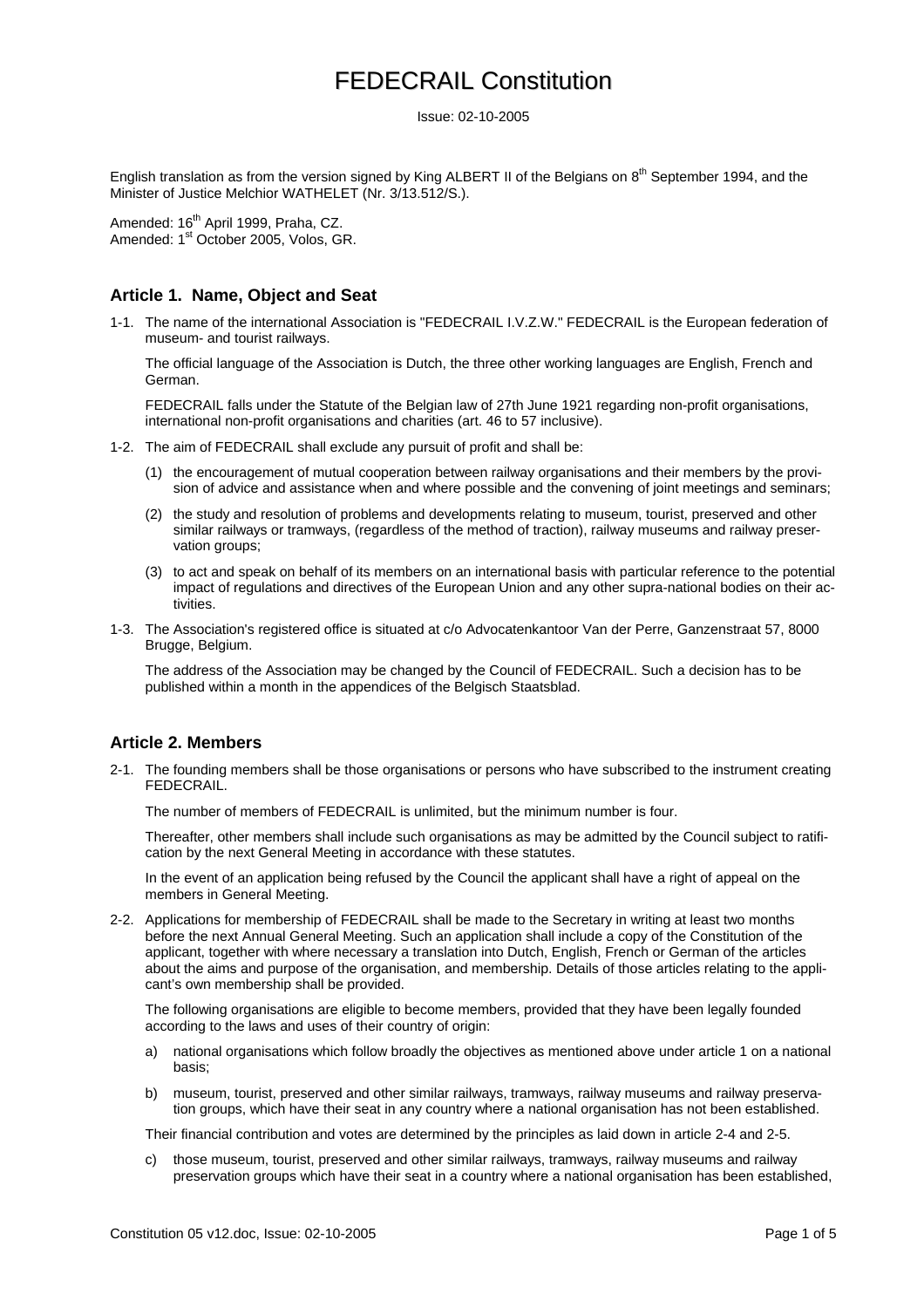but which are not members of such a national organisation. Their financial contribution and votes are determined by the principles as laid down in article 2-4 and 2-5.

Their membership may be allowed on a discretionary basis by the General Meeting of FEDECRAIL under special conditions, only after reviewing the individual circumstances involved in each case.

- 2-3. The Council may admit other organisations as affiliates at its discretion, subject to ratification by the members in General Meeting, at such subscription as it may deem appropriate, such sum not to exceed the maximum subscription payable by full members. Affiliates shall have the right to attend and to speak at General Meetings, but shall not be entitled to vote.
- 2-4. Members will pay, and receive their voting powers according to the number of points to which they are entitled by reference to their constituent members as described in article 2-5.

One point determines and represents one vote and one financial contribution unit, provided that no one member (or more, if from the same country) shall be entitled to exercise more than 25% of the total voting rights or be liable to more than 25% of the financial contribution.

- 2-5. The constituent members are to be divided into categories which reflect the nature of their activities, assets and responsibilities. Categories are:
	- **A-** railway preservation groups, which do not give public access to their premises/collection on a more than incidental basis, but may be affected by environmental and safety at work legislation, **one point**;
	- **B-** railway museums or train operators, which do not operate railways or tramways but are open to the public on a regular basis, with a higher responsibility towards the safety of the public, the hygiene of facilities, the quality of foods and drinks etc., **five points**;
	- **C-** museum, tourist and preserved railways, operating railways or tramways on at least ten days per year over a specific length of track, with direct responsibility for the safety of their railway operation, **ten points**.
- 2-6. A member or affiliate wishing to resign from FEDECRAIL must notify the Secretary in writing before 1 October. If the member or affiliate fails to do so, he shall be liable for the subscription due for the following year.

No member or affiliate who resigns or is expelled shall be entitled to any reimbursement of subscription, or have any rights to claim over the assets of FEDECRAIL.

Any member or affiliate in default of payment for two consecutive years may be struck off the list by a decision of the Council. No member shall be entitled to vote or no affiliate shall have the right to attend meetings for so long as its subscription remains unpaid.

The General Meeting may expel a member or affiliate from membership, only by a two/third majority of votes in a meeting which was called together for this specific purpose. Any member or affiliate subject to such a resolution has the right to be heard.

### **Article 3. The General Meeting**

3-1. The General Meeting exercises the supreme authority of FEDECRAIL and establishes its general policy. All members of FEDECRAIL shall have the right to attend and to vote, except the affiliates which, according to the stipulations in article 2, shall only have the right to attend meetings and to express their opinion.

The exclusive power of electing and dismissing the members of the Council of FEDECRAIL shall be vested in the Annual General Meeting in accordance with article 4 of this constitution.

The Annual General Meeting shall also have the exclusive power of

- a) approval of the audited accounts and budgets,
- b) amendments to the constitution,
- c) dissolution of the Association.
- 3-2. A General Meeting can only be called together by an agenda which must be sent by the Council to the members and affiliates at least six weeks before the day of the meeting. The agenda shall announce the place of the meeting.

The date of the meeting must be known to all members and affiliates at least three months beforehand, unless otherwise stated in this constitution. (see art. 7, Amendments to the rules)

The Council shall call together a General Meeting on request of at least one/fifth of the number of individual members entitled to vote. The President may allow observers to visit a General Meeting.

3-3. Members may accept short notice of an extraordinary General Meeting, provided that decisions taken at this meeting shall be ratified within sixty days by members representing in total 75% of the voting rights.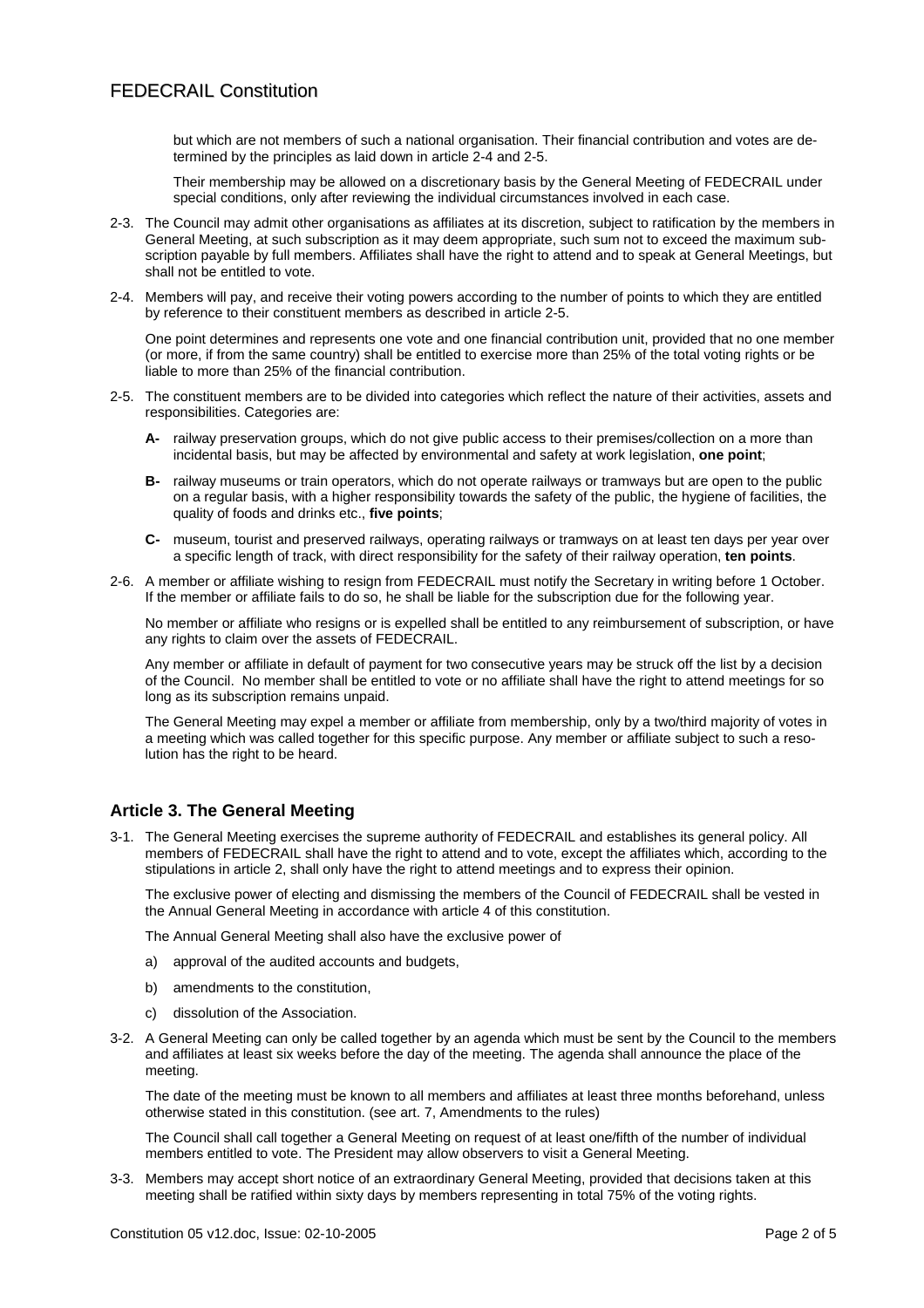# FEDECRAIL Constitution

3-4. The Annual General Meeting of the members will be held within six months after the end of the calendar year.

Notice of the Annual General Meeting shall be accompanied by the report of the Council, a copy of FEDE-CRAIL's audited accounts and the budget for the next financial year which must then be submitted to the approval by the members.

3-5. The Council has to give an interim report of its activities on request of at least three different members.

The Council members give full co-operation and information to the General Meeting and open their administration to any commission which has been appointed by a General Meeting.

- 3-6. Votes can only be exercised by the following means, provided that at least 50% of all members are present or represented:
	- a) by a simple majority (except where otherwise stated in this constitution) of members voting about all nonconfidential matters and in any elections of members of the Council and other institutions of FEDECRAIL, unless a poll requiring a vote based on the number of voting points held by the members is requested by any member, not being an affiliate, present or validly represented at the meeting and voting;
	- b) in all other matters, or when a poll is demanded, by a majority, which majority, except as otherwise stated in these articles, shall be a simple majority of the votes cast on the basis of the total voting points of each member present or validly represented at the meeting and voting;
	- c) in case of equality of votes, a new vote or secret ballot will be held.

If equality of votes would be the result of this second vote, then the proposal is held to be rejected.

3-7. Decisions can only be taken about matters which are on the agenda.

## **Article 4. The Council**

4-1. FEDECRAIL is managed and represented by a Council which prepares the General Meetings and executes its decisions.

The implementation of the policy of FEDECRAIL shall be the responsibility of the Council.

The Council has power of decision in all matters not reserved by the General Meeting.

4-2. The Council shall consist of a minimum of six and a maximum of nine members, at least one of whom shall have Belgian nationality.

Their appointment shall terminate on their death, resignation, legal incapacity, dismissal or the expiration of their mandate. A Council member can only be dismissed in a General Meeting by a two/third majority of the votes.

4-3. After each Annual General Meeting of the members, the Council shall appoint from its members a President, three Vice-Presidents, a Secretary and a Treasurer.

The President shall be chairman of the Council and of the General Meetings. In the absence of the President at meetings, the Council members present may elect one of their members to act as chairman of that meeting.

- 4-4. At the first Annual General Meeting, all nominated members of Council shall retire from office, and at the Annual General Meeting to be held in every subsequent year, one third of the Council for the time being, or if their number is not three or a multiple of three, then the number nearest one third shall retire from office together with those members appointed by the Council since the preceding Annual General Meeting.
- 4-5. A member of the Council shall be eligible for further periods of three years each. A member of the Council who shall be due to retire shall retain office until the close or adjournment of the Annual General Meeting.

The members of the Council to retire in every year shall be those who have been longest in office since their last election, but as between persons who became members of Council on the same day, those to retire shall (unless otherwise agreed among themselves) be determined by lot.

4-6. The Council shall give notice to all members three calendar months before the proposed date for the next Annual General Meeting of FEDECRAIL of those Council members who shall retire at such meeting.

The notice shall state a date by which the next Annual General Meeting of FEDECRAIL shall be held and the notice shall state that nominations for the Council shall have to be received by the Council at least two months before that date.

4-7. The Council shall meet at least twice a year and at such other times as required and convened by the President or at the request of at least three members of Council. The Council shall take its decisions by a simple majority of votes. In the event of equality of votes, the chairman of the meeting shall have a casting vote.

The Council shall publish details of the decisions taken at the AGM and its own meetings and will circulate them to all members.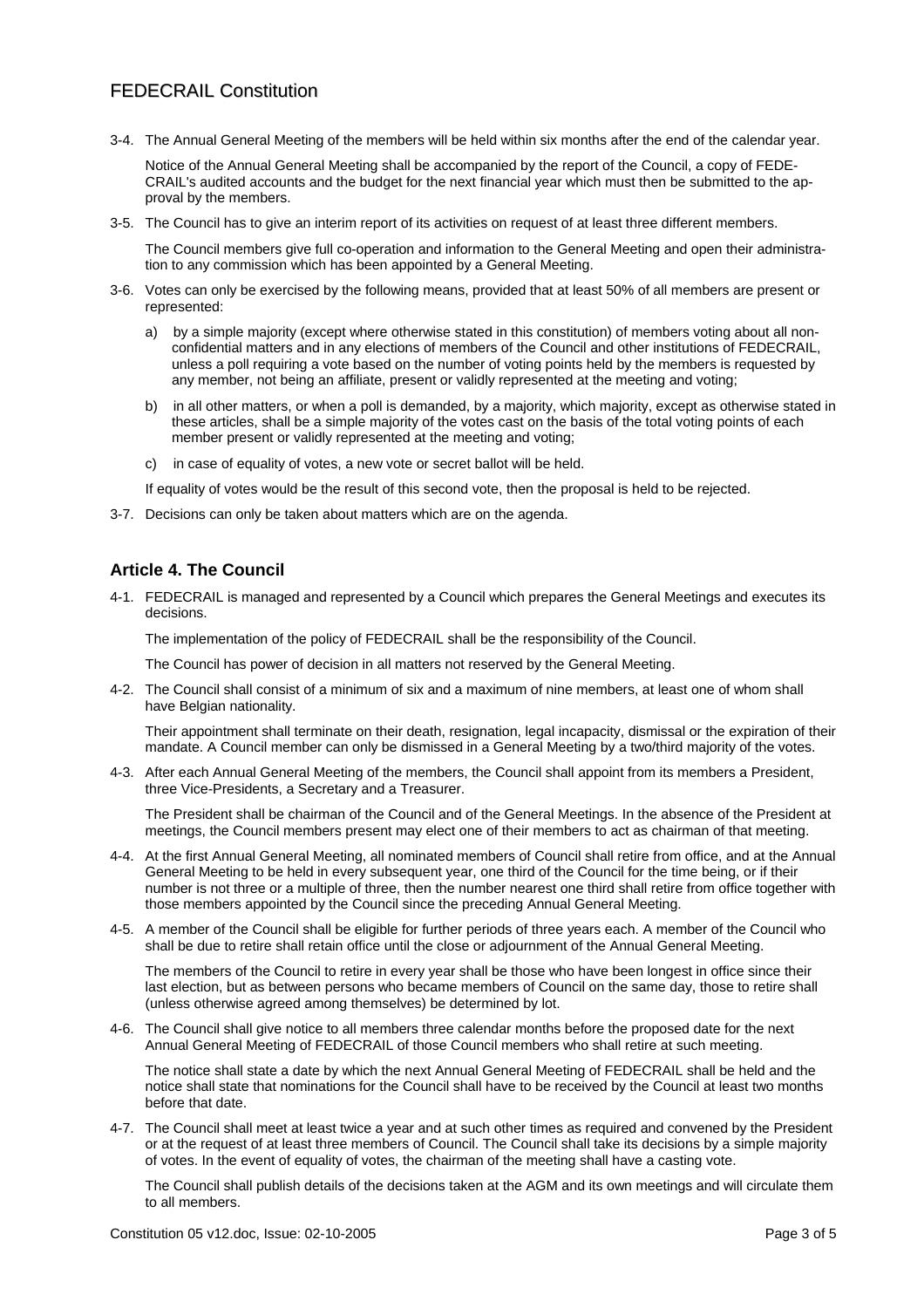# FEDECRAIL Constitution

- 4-8. The Council may delegate specific powers and duties to such officers and sub-committees as it may deem appropriate.
- 4-9. Legal action, whether as plaintiff or defendant, shall be conducted on behalf of FEDECRAIL by the Council, which will be represented by the President or by a Council member designated by him.

All documents binding the Association except for special proxies must be signed by a Council member who does not have to prove his power on the matter to any third person.

- 4-10. The Council may provisionally replace a deceased member or members who are prevented from attending or a retired member: in that case the General Meeting shall confirm nomination by election at its next meeting. Such nominee shall not be entitled to vote until confirmed by election in General Meeting.
- 4-11. A member who is unable to attend a meeting may be represented by a proxy if this proxy will be accepted by the Council. In such case the member must inform the secretary beforehand in writing.
- 4-12. All documents regarding election, dismissal and retirement of Council members will be sent to the Federale Overheidsdienst Justitie by the Council, and be published in the Annexes of the Belgisch Staatsblad at FEDECRAIL's expense**.**

### **Article 5. Finances**

- 5-1. FEDECRAIL's financial year runs from 1st January to 31st December. The financial means of FEDECRAIL consist of:
	- a) financial contribution units as determined under article 2-4, to be paid by members and affiliates on the 1st January of each year;
	- b) donations;
	- c) other benefits.
- 5-2. The level of the financial contribution unit will be decided by the Annual General Meeting.
- 5-3. The Annual General Meeting shall appoint two individuals who shall not be members of the Council as auditors. Approval by the Annual General Meeting of the report of the auditors over the previous year discharges the Council from criminal and financial liability.
- 5-4. The annual accounts will be sent to the Federale Overheidsdienst Justitie by the Council, in accordance with article 51 of the law of 27th June 1921 regarding non-profit organisations, international non-profit organisations and charities.

### **Article 6. Duration**

The duration of FEDECRAIL is unlimited but FEDECRAIL can be dissolved at any time, subject to the articles below.

#### **Article 7. Amendment to the rules**

The Association is subject to articles 50 §3, 55 and 56 of the law of 27th June 1921 regarding non-profit organisations, international non-profit organisations and charities. Any proposition to modify the statutes or to dissolve the Association should come from the Council or from at least one/fifth of the members.

The Council shall announce to the members at least two months beforehand the date of the General Meeting which shall discuss such a proposal. The General Meeting can only take valid decisions if two/thirds of all members entitled to vote are present or represented. A decision is only valid when it attains a majority of two/thirds of the votes cast.

If this General Meeting does not attain two/thirds of all members' voting rights, a new meeting shall be convened, in the same way as the first meeting, except that the meeting will have to be called together one month in advance. This second General Meeting will be able to take valid decisions irrespective of the number of present or represented members entitled to vote.

Modifications to the constitution will only come into force after approval by the competent authority as required by article 50 §3 of the law and after publication in the Annexes of the Belgisch Staatsblad as required by article 51 §3 of the same law.